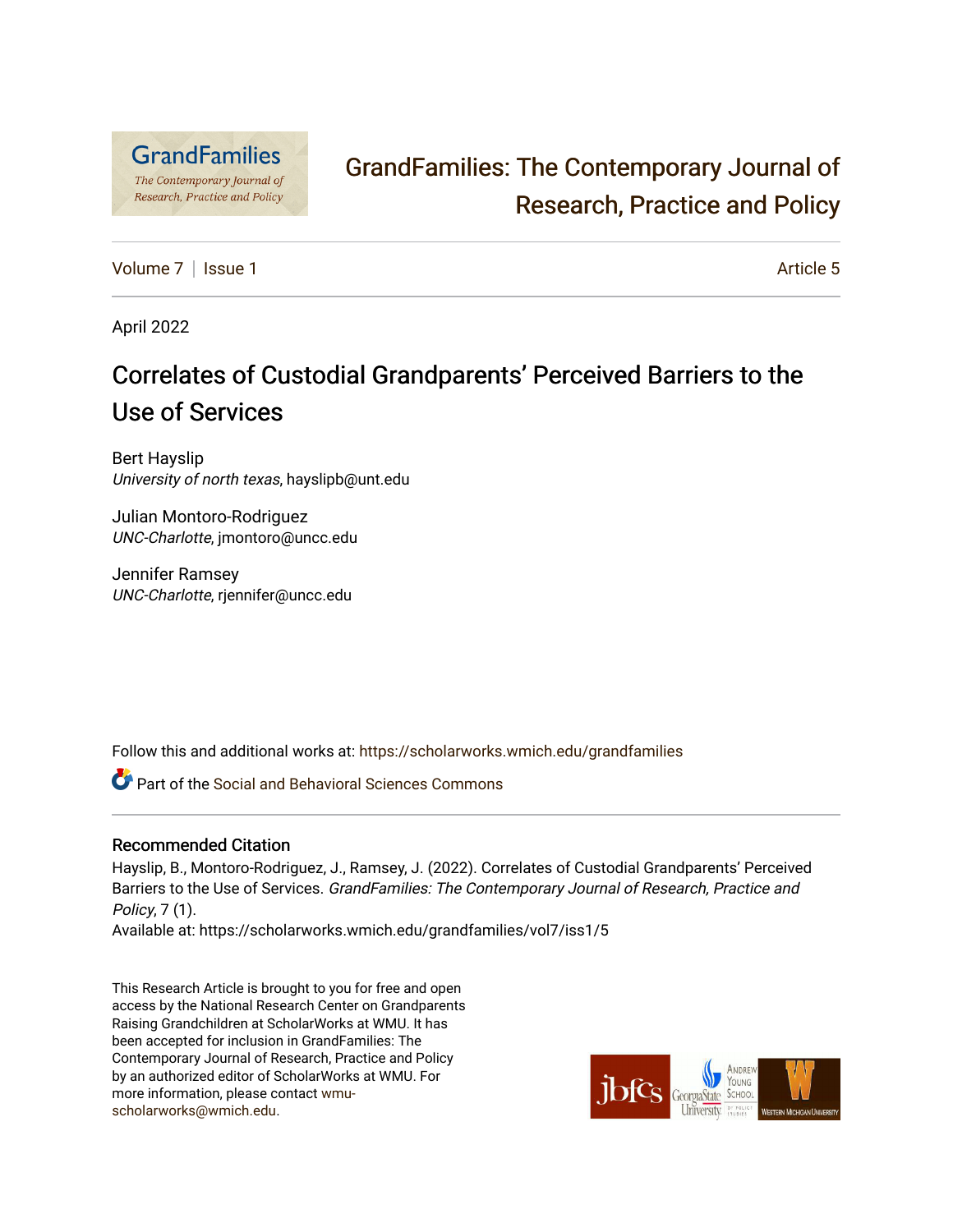# Correlates of Custodial Grandparents' Perceived Barriers to the Use of Services

# Cover Page Footnote

This project was funded by a grant to the second author from the Southmister Community Fund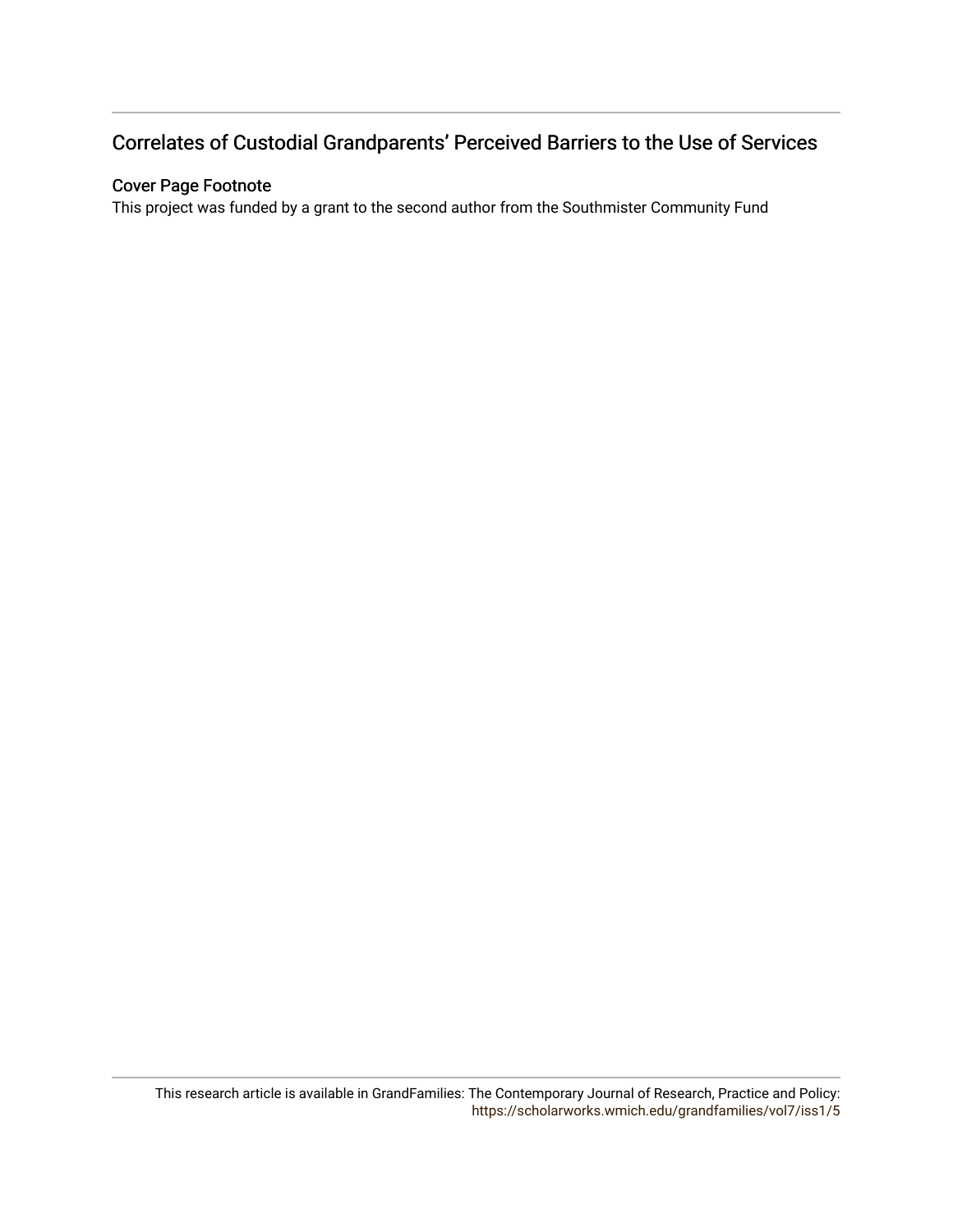*Research Article*

# **Correlates of Custodial Grandparents' Perceived Barriers to the Use of Services**

Bert Hayslip, Jr. University of North Texas

Julian Montoro-Rodriguez and Jennifer Ramsey University of North Carolina – Charlotte

Send correspondence to: Dr. Bert Hayslip, Jr. at berthayslip@my.unt.edu

### **Abstract**

Getting timely access to help, information, and a variety of services is paramount among the challenges of raising a grandchild, and grandparents face a variety of internal and external barriers in getting such help. The present pilot exploratory study focused on caregiving-related and personal resource variables best associated with minority grandparent caregivers' perceptions of barriers to receiving services. In contrast to previous work, the present study focused on African American and Latino grandparent caregivers. Fifty grandparents (*M* age = 58.59) of minority status (African American, Latino, Philippine) raising their grandchildren completed measures assessing caregiver strain, social support, resilience, self-care, positive emotions, health, depression, and grandchild relationship quality. They also completed measures about difficulties in getting health services and help from others; if their needs for services were being met; and the extent to which they had experienced a variety of internal and external barriers in getting help, assistance, and services in the past three months. Correlations suggested that depression, as well as income, caregiver strain, and caregiving-related issues associated with difficulties in getting help (*p* < .05) were all related to greater perceived barriers. Hierarchical regression analysis indicated that only income and caregiver strain uniquely predicted perceived barriers. These findings underscore the role of a diverse set of factors influencing the impact of barriers to getting needed services. The findings suggest that such factors are important for minority custodial grandparents to overcome barriers to service utilization and improve their well-being and ability to cope with the challenges of raising grandchildren.

*Keywords:* grandparents raising grandchildren, barriers to service.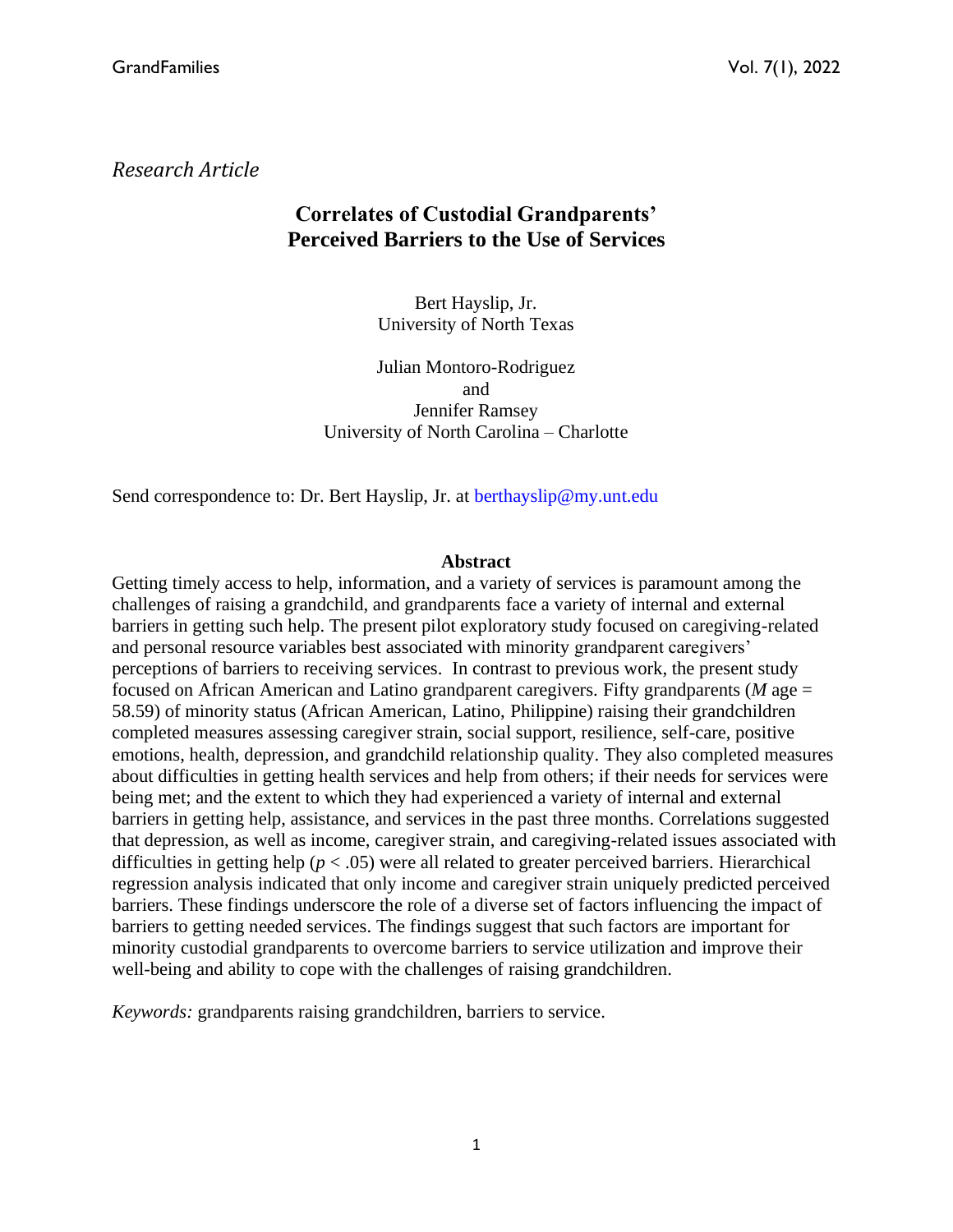Grandparents raising their grandchildren face several caregiving-related challenges, such as coping with isolation from others; dealing with the stigma attached to having to raise a grandchild; reactivating and/or developing new parenting skills; adjusting to the impact of caregiving demands on one's daily routine, lifestyle, and psychosocial well-being; and forming and/or strengthening emotional bonds with the grandchild (Hayslip & Fruhauf, 2019; Park  $\&$ Greenberg, 2007).

The challenges of raising a grandchild are underscored by grandparents' needs for help, information, and medical, social, and legal services, where the greatest such needs exist among minority and rural grandparent caregivers (Carr et al., 2012; Cox, 2018; Gladstone et al., 2009; Harnett et al., 2014; King et al., 2009; Kluger & Aprea, 1999; Maiden, 2019; Montoro-Rodriguez & Ramsey, 2019; Robinson et al., 2000; Yancura, 2013). As one's access to services are complemented by one's needs for such services, the identification and amelioration/removal of internal and external barriers to getting timely access to help, information, and a variety of services are paramount to helping grandparents meet the challenges of raising a grandchild (Cox, 2019; Dolbin-MacNab, 2003; Yancura, 2013).

In this light, Crowther et al. (2014) have documented barriers to service use among grandparent caregivers (i.e., lack of childcare, lack of information about available programs), as well as the absence of advocacy/legal assistance for such persons. McCallion et al. (2000) found that grandparent caregivers too often fall between the cracks of agency responsibility and are often confronted with both cultural insensitivity and stereotyping, Similarly, Yancura et al. (2016), have identified micro-aggressive interactions with service providers as an impediment to service use among grandparent caregivers. On the other hand, Waldrop and Gress (2002) found public assistance employees' perceptions of grandparent caregivers to be more positive relative to those of spousal and nonrelative caregivers.

While being able to identify those grandparents for whom barriers to service are most salient is key in efforts to lessen their impact, little published work has dealt with the correlates/predictors of grandparent caregivers' perceptions of barriers to services such as selfreported lack of financial resources, transportation, and respite/child care, the unavailability of services, feeling alone or isolated, or poor health. In a sample of 75 primarily Caucasian grandparents, Hayslip et al. (2018) found that while grandparents in poorer health reported facing greater barriers to service and grandfathers were somewhat more likely to report facing fewer such barriers.

The limited research to date exploring predictors/correlates of perceived barriers to service is limited for grandparent caregivers who are members of minority groups, e.g., African American, Latinos. Such grandparents' needs for services are likely to be most intense given that they report fewer socioeconomic resources, in contrast to those grandparents whose resources are greater and for whom access to services are, comparatively speaking, greater, consistent with the Andersen (1995) behavioral health model of service utilization. The present pilot exploratory study focused on caregiving-related and personal resource variables as correlates/predictors of minority grandparent caregivers' perceptions of barriers to receiving services.

#### **Method**

#### **Sample**

To explore relationships between a variety of factors and perceived barriers to help, we recruited a community-residing sample of 50 minority grandparents raising a grandchild under the age of 18. Each grandparent had been enrolled to participate in a psychoeducational program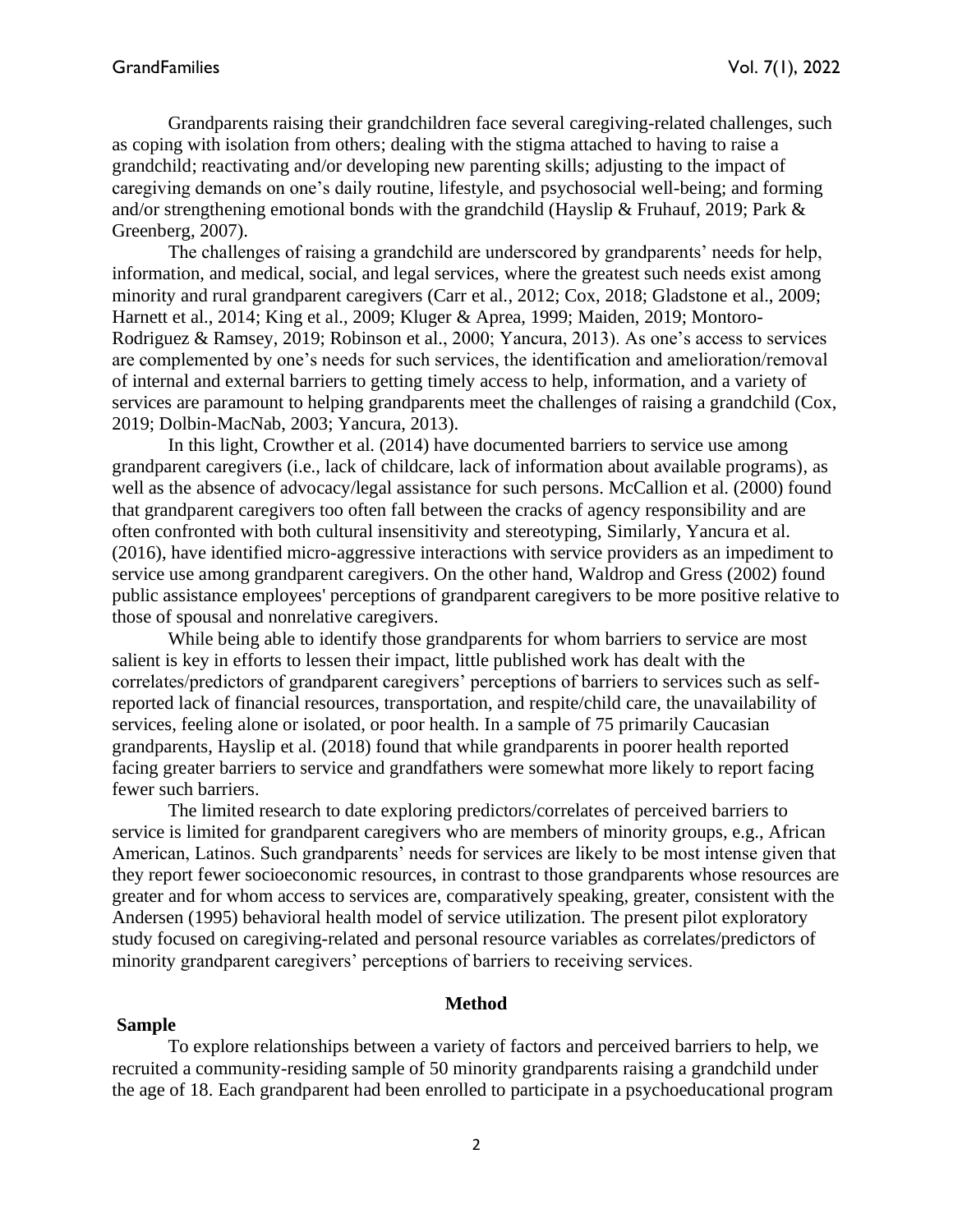targeting the development of positive coping and problem-solving strategies (Montoro-Rodriguez et al., 2021). Each grandparent was the primary caregiver for the child. Participants responded to public announcements, newsletters, church bulletins, and information about the project provided by local service providers. Each participant received a prepaid gift card (\$20) for attending each session and completing assessment interviews.

Caregivers were grandmothers ( $N = 50$ ), who were either African American ( $n = 31$ ), Latinas ( $n = 18$ ), or Puerto Rican ( $n = 1$ ). They were in their late 50s ( $M = 58.59$ ,  $SD = 10.39$ ). They all reported having completed high school, and on average, the majority (66%) had attended some college**.** Thirty percent of the sample reported a total family income less than \$15,000 annually, and 28% reported annual incomes between \$15,000 and \$29,000. The remaining 38% had incomes exceeding \$30,000 (four cases with missing values). Seventeen percent lived alone, and 39% were married and living with their spouse/partner. Forty-four percent, while not living alone or with a spouse/partner, reported living with others. On average, grandmothers had two adult children and five grandchildren.

Grandparents were on average raising two grandchildren for a variety of reasons related to family dysfunction or parental absence (e.g., parent substance abuse or child abuse, abandonment, or neglect by the parent). Regarding self-rated overall health, 28% rated their health as "fair," 46% rated it as "good," and 18% rated their health as either "very good" or "excellent" (four cases with missing values). Sixty-eight percent of the sample stated that their health either "rarely" or "never" interfered with their ability to provide care for their grandchild, while 20% indicated that it sometimes did. Four percent reported that their health always interfered with their ability to provide care for the grandchild (four cases with missing values). Participants had been caring for their grandchildren for an average of six years  $(SD = 1.80)$ .

Fifteen grandmothers indicated that the grandchild's birth parent was living in the same home (co-parenting grand-family), while 35 indicated that they were raising the grandchild without any involvement of the adult child (skipped generation grand-family).

#### **Rationale for the Selection of Measures**

Data for the present study are based upon measures completed by each grandparent prior to the program's outset. Each participant provided demographic data (e.g., health, income, selfrated health, see above), as well as completing self-report measures assessing caregiving-related concerns (caregiver strain, self-care, social support, adequacy of needs met, difficulties giving rise to needs for service) and personal characteristics/resources felt to be relevant to coping with the demands of raising a grandchild (resilience, depression), in part based on the stress and coping model of Pearlin et al. (1990), on previous research (Carr at al., 2012; Hayslip et al., 2018), and on the behavioral model of service utilization by Andersen (1995).

While the present study does not explicitly test Andersen's (1995) model of service utilization, this model provided a framework within which measures potentially correlating with barriers to service were selected. The Andersen (1995) behavioral model of service utilization has been examined in many studies exploring service use and barriers to getting help among a variety of populations: custodial grandchildren, Korean Americans, African Americans, dementia caregivers, older adults, palliative care recipients, young adults seeking mental health care, persons suffering from cardiovascular illness or HIV disease, culturally diverse children, and persons addicted to drugs seeking rehabilitative services (Almasri et al., 2019; Azuero et al., 2013; Bergman et al., 2011; Huynh et al., 2016; Jang et al., 2009; Maulik et al., 2010; Montoro-Rodriguez et al.,2012 ; Park et al., 2018; Petrovic & Blank, 2015; Pilar et al., 2020; Schomerus et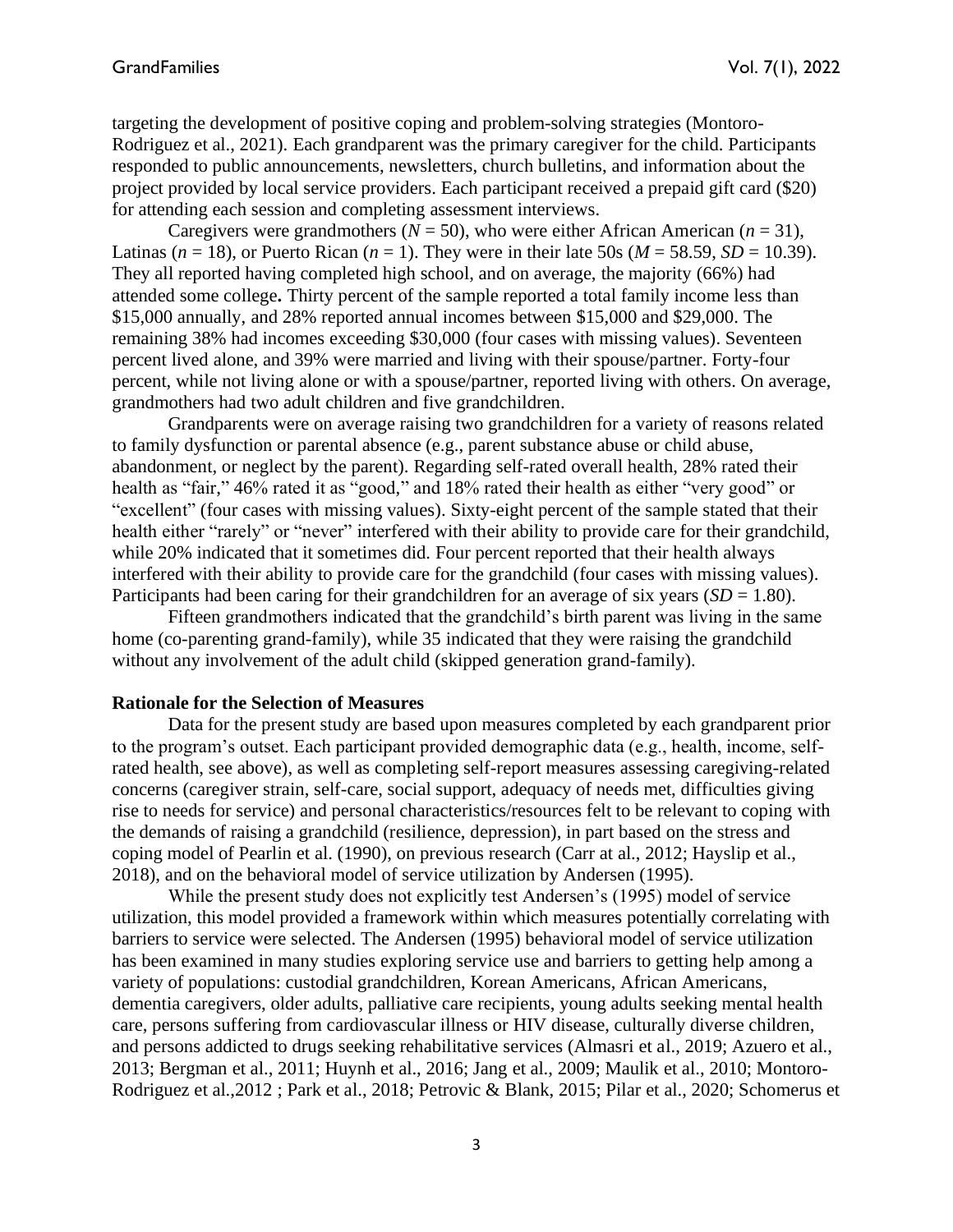al., 2013; Woolfenden et al., 2015).

In the context of the present study, the Andersen (1995) model identifies a) *predisposing factors* influencing the use of services (e.g., age, income, self-rated health status, health interfering with caregiving); b) *enabling factors* influencing the use of services (e.g., level of education—competed high school vs. some college, resilience, social support, self-care, grandparent positive affect); and c) *needs factors* reflecting aspects associated with caregiver strain, co-parenting, negative affect expressed toward the grandchild, depression, and difficulties in getting help. Generally speaking, we expected that fewer personal resources, poorer health, and greater caregiving-related difficulties would be associated with greater perceived barriers.

### *Measures*

**Barriers to Service**. Barriers to Service were assessed via 10 questions (alpha = 0.86**)** exploring a variety of factors potentially interfering with access to services, e.g., poor health, lack of transportation, isolation from others, lack of respite/childcare, lack of both knowledge of and the availability of services, inadequate financial resources (available from the first or second authors). These items were generated via a perusal of the literature on grandparent caregiving (Carr et al., 2012; Cox, 2000; Hayslip & Kaminski, 2005; Park & Greenberg, 2007) as well as the aging literature as it applied to the use of programs and services by older adults (Wacker & Roberto, 2019).

**Appraisal of Self-Care.** Appraisal of Self Care was assessed via a 12-item scale tapping the grandparent's perceived efforts in caring for himself/herself (alpha  $= 0.88$ ). Items reflected efforts to stay healthy, seeking help when necessary, getting needed health information, engaging in self- reflection and meditation, being with others, maintaining a sense of humor, and being optimistic about the future (Sousa et al., 2010).

**Grandparent Positive Affect.** Grandparent Positive Affect measured positive emotional states exhibited by an individual. For the purpose of this study, we included only Positive Affect as assessed by the Positive Affect/Negative Affect Scale (PANAS) (Watson et al. 1988). Examples of affective states were proud, strong, active, and alert, measured in a five-point scale ranging from "not at all" to "a great deal." Higher scores reflect greater Positive Affect; the alpha coefficient for this scale was 0.90.

**Caregiver Strain.** We used a 20-item multidimensional measure of caregiver strain adapted from the Caregiving Appraisal Scale (CAS) (Lawton et al., 1989). Items described the appraisal of the impact of caregiving on the use of one's time, satisfaction with life, physical health, relationships with others, and emotional health. Items used a five-point scale (from "never" to "nearly always") regarding the extent to frequency of each statement. Higher scores indexed greater strain. The alpha coefficient for this scale was 0.93 in the present sample.

**Negative Affect Expressed toward the Grandchild.** Grandparents' perceptions of the demanded-ness of their relationships with grandchildren were measured by the Negative Affect Index (10 items, see Bence & Thomas, 1988; Thomas, 1990). This scale measures the extent of the grandparents' negative feelings toward irritating behaviors of the grandchild (*alpha* = 0.79), and thus is an *indirect* index of the quality of the grandparent-grandchild relationship. Higher scores indexed greater Negative Affect.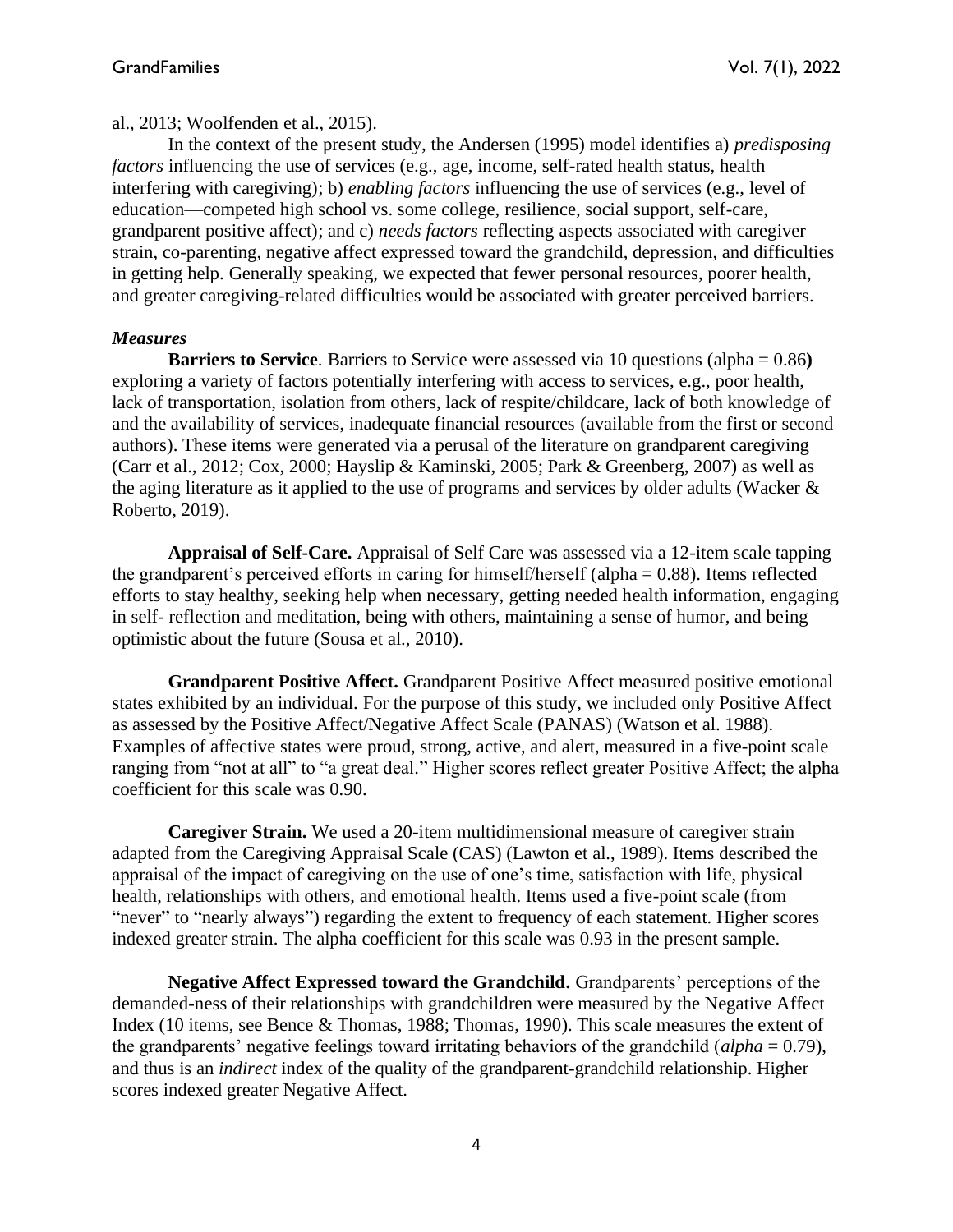**Grandparent's Needs for Service Being Met.** Ten items assessed grandparents' perceived needs for information, help, and a variety of social, medical, and legal services (Carr et al., 2012). Higher scores indicated the greater extent to which a given need being was seen as being met (alpha  $= 0.95$ ).

**Resilience.** The Resilience Scale (RS) (Neill & Dias, 2001) is a 15-item self-report survey used to measure themes of personal resilience. All items are worded positively and responses are on a four-point Likert scale. Concurrent validity has been supported by significant correlations between RS scores and measures of morale, life satisfaction, and depression. The scale's Cronbach's alpha was 0.91. Higher scores represented higher levels of resilience.

**Social Support.** For purposes of the present study, we created an eight-item index of emotional assistance from others stressing perceptions of understanding, caring, trust, and emotional availability in times of distress, derived from a broader 37-item scale by Krauss (1999)**.** Participants reported their level of support using a four-point scale ranging from "disagree" to "strongly agree." Higher scores indexed greater overall social support; the alpha coefficient for this scale was 0.77 in the present sample.

**Caregiver Self-Reported Depression.** The Short form (10-item) CES-D scale (Radloff, 1977) assessed depressive symptoms. Participants endorsed items indicating how many days they felt a particular way in the past week. Higher scores indexed greater depressive symptomology (alpha  $= 0.79$ ).

**Needs for Help and Assistance Perceived to be Difficult in Getting.** Ten items assessed the extent of a variety of areas where grandparents perceived themselves to be having difficulties in getting help and assistance, i.e., one's own or the grandchild's emotional distress, one's own or the grandchild's health, accessing mental health or home care services, getting support from others or professionals, balancing work and childcare **(**alpha = 0.86). Higher scores indexed a greater variety of personal or caregiving problems associated with difficulties in getting such help and assistance (Carr et al., 2012).

#### **Results**

See Table 1 for descriptive data on selected measures. Pearson correlations were calculated based upon complete data from 44 of the 50 grandmothers assessing perceived barriers to service and not only health, but also the above personal and caregiving-related variables. These results are presented in Table 2. They suggest that income ( $r = .31$ ,  $p < .05$ ), caregiver strain ( $r = .46$ ,  $p < .01$ ), needs-related difficulties ( $r = .49$ ,  $p < .01$ ), and depression ( $r =$ .31,  $p < .05$ ) were each related to barriers to service, wherein greater annual income, more caregiver strain, more needs-related difficulties, and greater depressive symptoms were each associated with greater perceived barriers.

Andersen's (1995) model also framed the implementation of the subsequent hierarchical regression analysis, where *predisposing* variables as a set were entered first (age, self-rated health, health interfering with caregiving, income), followed by *enabling factors* as a set (education level, resilience, social support, self-care, grandparent positive affect), and last, *needs factors as a set* (caregiver strain, grandfamily status [skipped generation versus co-parenting], negative affect expressed toward the grandchild, depression, unmet needs, areas of need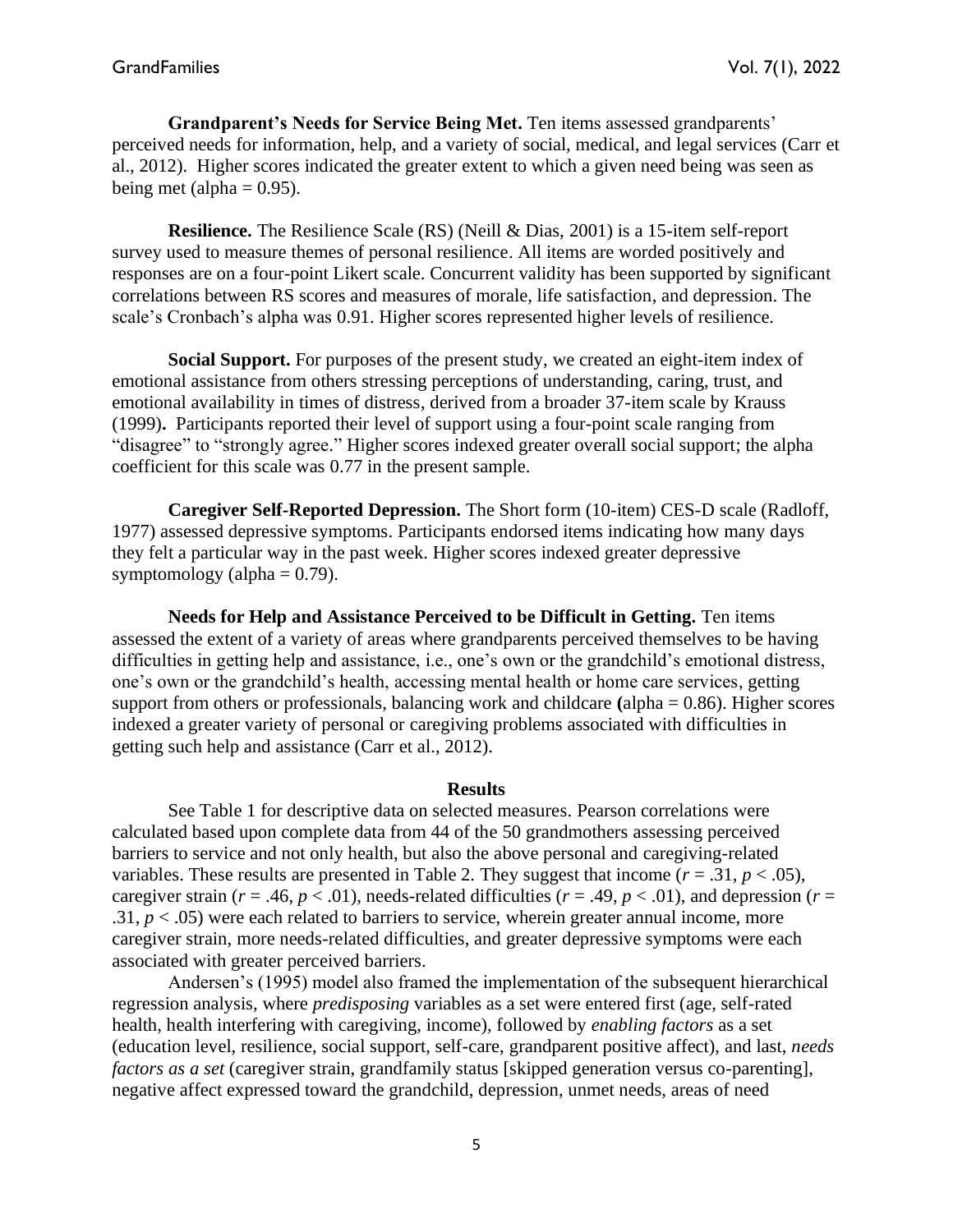associated with difficulties in getting such help.

## **Table 1**

*Descriptive Data* 

|                             | M     | SD    |
|-----------------------------|-------|-------|
| Age                         | 58.59 | 10.39 |
| Self-rated health           | 2.95  | .86   |
| <b>Health Interfering</b>   | 1.70  | 1.09  |
| IncomeLevel <sup>1</sup>    | 2.30  | 1.23  |
| Education <sup>2</sup>      | 1.61  | .49   |
| Family Status <sup>3</sup>  | 1.70  | .46   |
| Social Support              | 25.89 | 3.30  |
| Resilience                  | 56.70 | 4.94  |
| Self-Care                   | 51.77 | 9.01  |
| <b>GP</b> Positive Affect   | 49.52 | 8.06  |
| Neg Affect-GC <sup>4</sup>  | 21.66 | 6.47  |
| Areas of service difficulty | 14.61 | 5.93  |
| Needs Met                   | 30.05 | 13.29 |
| <b>CES-D</b>                | 18.59 | 7.93  |
| Caregiver Strain            | 12.36 | 4.88  |
| <b>Barriers</b>             | 12.43 | 4.66  |

#### **Notes:**

- 1. Income was coded via 7 levels in \$15K intervals, ranging from < \$15K annually to over \$90K annually.
- 2. Education was coded as having completed high school versus having some college experience.
- 3. Family status was coded as either skipped generation or co-parenting.
- 4. Negative affect expressed toward grandchild

This analysis (also based upon complete data for 44 grandmothers) at step 1 for predisposing factors (overall model  $F_{4,39} = 3.40, p < .02$ ) yielded statistically significant effects for income only  $(B = .45, t = 2.97, p < .01)$ . At step 2, no enabling factors predicted barriers to service (overall model  $F$  9, 34 = 1.51,  $p > .05$ ). At step 3, among the needs factors, only caregiver strain ( $B = .37$ ,  $t = 2.00$ ,  $p = .05$ ) uniquely predicted barriers to service (overall model  $F_{14, 28} =$ 1.76,  $p < .09$ ). Because they each shared some common variance with other model predictors (see Table 2), the roles of depression and needs associated with difficulties in getting help (see above) in predicting barriers to service were minimized.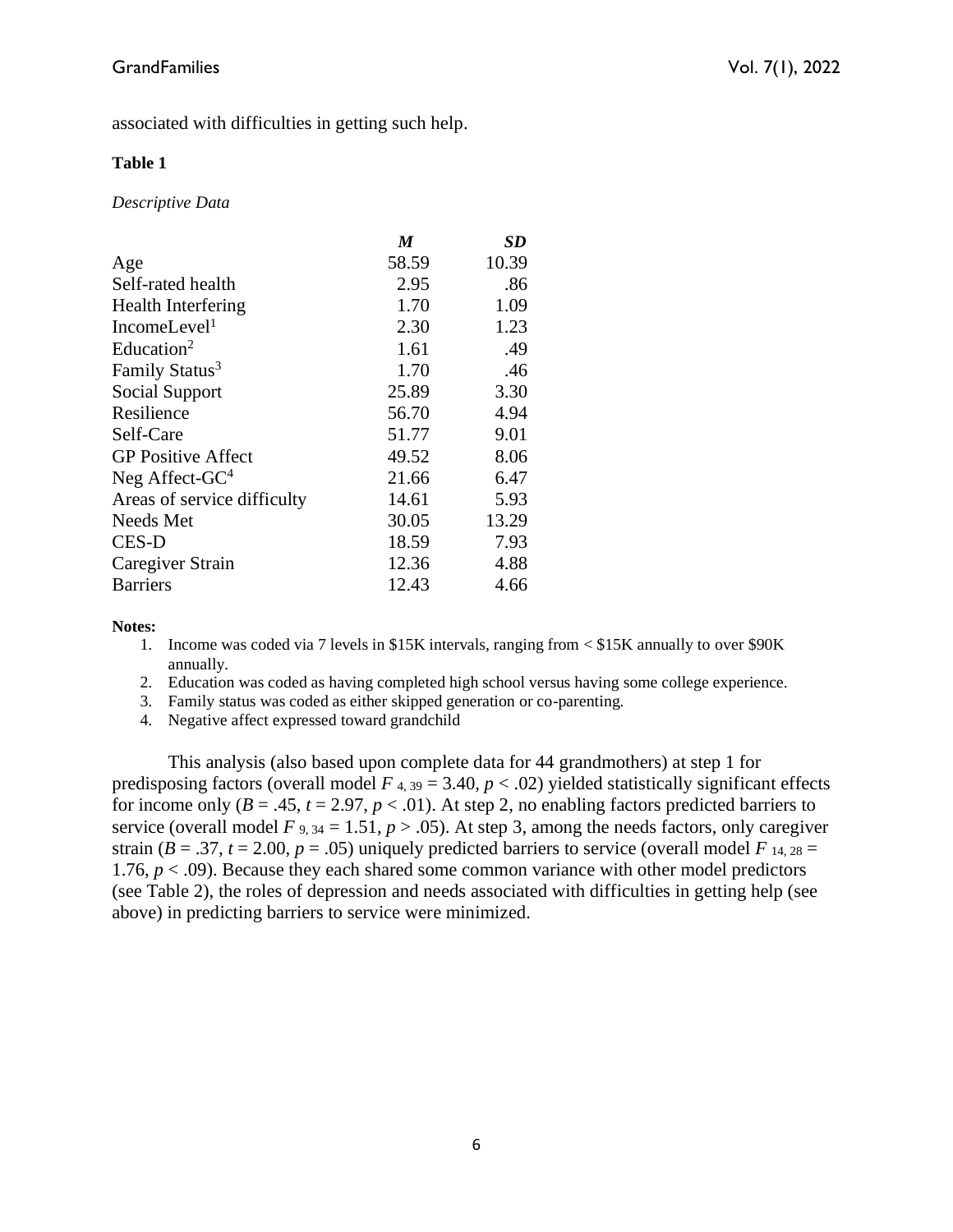#### **Table 2<sup>a</sup>**

*Correlation Matrix*

|                              | <b>Barriers</b> |     | $\mathcal{D}$ | 3   |               | 5      | 6                     | 7                 | 8   | 9                                      | 10            | 11          | 12      | 13     | 14         | 15     |
|------------------------------|-----------------|-----|---------------|-----|---------------|--------|-----------------------|-------------------|-----|----------------------------------------|---------------|-------------|---------|--------|------------|--------|
| 1 Age                        | .11             | 1.0 | $-.01$        |     | $-.06$ $-.30$ |        | $.30 - .12 - .08$ .25 |                   |     | .30                                    | .28           | .23         | $-.19$  | .35    | .01        | .04    |
| 2 Income                     | .31             |     | 1.0           |     | $.43 - 16$    |        | $.31 - .18 - .29$ .21 |                   |     | .11                                    | .12           | $-.03$      | .07     | .12    | .22        | $-.14$ |
| 3 Health                     | $-.16$          |     |               | 1.0 | $-.39$        | .23    |                       | $.05 - .09$ $.15$ |     | .10                                    |               | $.19 - .17$ | $-.12$  | .28    | $-30 - 11$ |        |
| $4$ Health-Int <sup>b</sup>  | .23             |     |               |     | 1.0           | $-.39$ |                       |                   |     | $.15$ $.33$ $-.22$ $-.34$ $-.38$ $.24$ |               |             | .35     | $-.44$ | .15        | .01    |
| 5 Education                  | .14             |     |               |     |               | 1.0    | $-.28-.10$ .27        |                   |     | .19                                    |               | $.17 - .15$ | $-.04$  | .19    | .19        | .19    |
| $6$ GC Neg Aff <sup>c</sup>  | .00             |     |               |     |               |        | 1.0                   |                   |     | $.19 - .15 - .23 - .23$ 27             |               |             | $.12\,$ | $-.24$ | .09        | $-.31$ |
| 7 Family Status <sup>d</sup> | .07             |     |               |     |               |        |                       |                   |     | $1.0. -15 -16 -21$                     |               | .15         | .21     | $-.16$ | .12        | .07    |
| 8 Resilience                 | .01             |     |               |     |               |        |                       |                   | 1.0 | .47                                    | $\mathbf{.6}$ | $-.02$      | $-.22$  | .50    | .11        | .02    |
| 9 Self-Care                  | .03             |     |               |     |               |        |                       |                   |     | 1.0                                    | .84           | .02         | $-.30$  | .64    | .19        | .44    |
| 10 GM PosAff <sup>e</sup>    | $-.05$          |     |               |     |               |        |                       |                   |     |                                        | 1.0           | .07         | .34     | .70    | .03        | .36    |
| 11 CG Strain <sup>t</sup>    | .46             |     |               |     |               |        |                       |                   |     |                                        |               | 1.0         | .40     | $-.15$ | .38        | $-.08$ |
| 12 CES-D                     | .31             |     |               |     |               |        |                       |                   |     |                                        |               |             | 1.0     | $-.38$ | .30        | .03    |
| 13 SSupport <sup>g</sup>     | $-.08$          |     |               |     |               |        |                       |                   |     |                                        |               |             |         | 1.0    | $-.16$     | .28    |
| 14 SDifficulty $^h$          | .49             |     |               |     |               |        |                       |                   |     |                                        |               |             |         |        | 1.0        | $-.05$ |
| 15 Needs Met                 | .09             |     |               |     |               |        |                       |                   |     |                                        |               |             |         |        |            | 1.0    |

#### **Notes:**

- a. Participants with complete data  $(N = 44)$ . Entries which meet/exceed  $p < .05$  are in bold
- b. Health interfering with everyday activities
- c. Negative affect expressed toward the grandchild
- d. Skipped generation vs. Co-parenting
- e. Grandmother positive affect
- f. Caregiving strain
- g. Social support
- h. Areas of service difficulty

#### **Discussion**

These findings suggest that personal, service-related, and caregiving-related factors are each associated with the perception of greater barriers interfering with access to needed services among minority grandparents raising grandchildren. Greater caregiver strain, depression, and personal/relational problems giving rise to difficulties in getting help for such problems appear to heighten the perception that such help is more difficult to access. This may reflect the lack of time and energy needed to find sources of help borne of greater caregiving-related strain, feeling overwhelmed by numerous difficulties in getting help for, and/or a preoccupation with one's negative feelings about oneself, one's present life situation, and/or one's future, all of which characterize depression (see Segal et al., 2018).

Contrary to what one might expect, *greater* annual incomes were associated with more perceived barriers. This income-barriers relationship might reflect the fact that minority grandparent caregivers who had more resources were more likely to have sought help and, in so doing, encountered more barriers to getting such help. Interestingly, the role of depression as a correlate of perceived barriers is also substantiated by these findings. Indeed, that depression and anxiety is indeed common among grandparent caregivers has been reported by Kelley et al. (2021). In addition to the fact that many grandparent caregivers are isolated from others in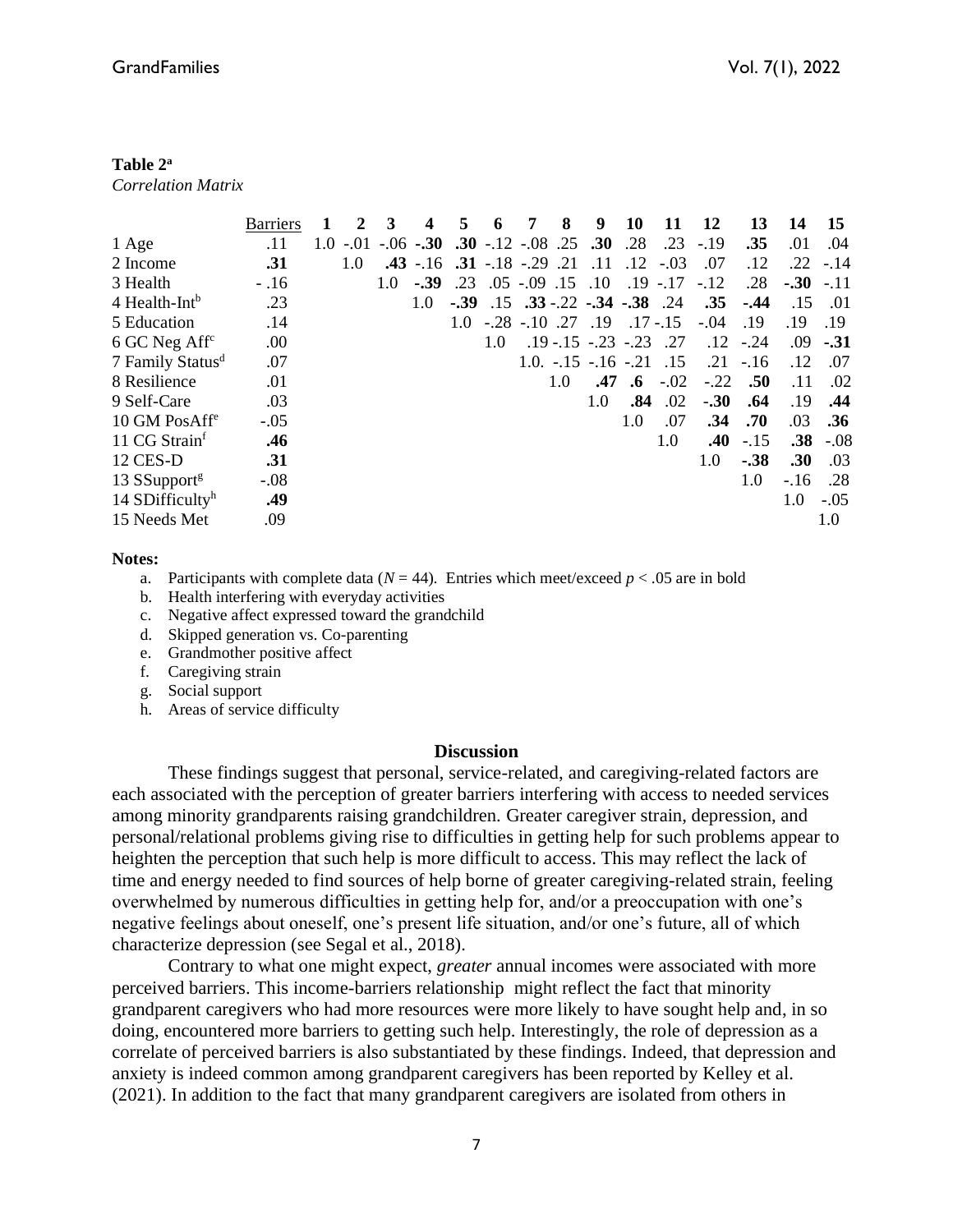raising their grandchildren (Generations United, 2015) and suffer from multiple health problems (Hughes et al., 2007), depressive affect may create an inability/lack of opportunity to explore needed sources of help, assistance, and services (see Collins et al., 2016). Accurately accessing one's needs for help has been found to be a prerequisite for seeking such help among minority grandparent caregivers (Carr et al., 2012). However, this task is made even more difficult if one not only lacks information about what sources of help exist, but also encounters impediments to accessing such help in a timely manner. These problems are likely exacerbated in light of the gravity of a minority grandparent's own, as well as her grandchild's, needs for both instrumental and emotional support, the need for respite care, and the provision of coping skills training to lessen the impact of caregiving on her (see Smith et al., 2018; Sumo et al., 2018).

Interestingly and somewhat surprisingly, providing more social support, enhanced personal resilience, self-care, and the extent of unmet needs per se were each not associated with barriers to service, contrary to what one might predict on the basis of previous research (see Andersen, 1995; Dolbin-MacNab et al., 2013; Fruhauf & Bundy-Fazioli, 2013; Hayslip & Smith, 2013; Kolomer et al., 2013). Therefore, approaches to breaking down barriers to help perhaps need be more subtle and yet comprehensive, reflecting *both* an emphasis on external (serviceoriented) *and* internal (emotional, caregiving-oriented) influences that otherwise undermine the identification and use of needed help among minority grandparent caregivers (see Kahana et al., 2014).

Similarly, alleviating barriers to getting help, assistance and services may involve the redesign and/or coordination of existing help sources by centralizing them (see Wacker & Roberto, 2019). It also requires that grandparents be provided with usable and understandable sources of information about what services do indeed exist. Lessening barriers also involves providing financial support and access to transportation (see Cox, 2019) so that services, once identified, can be used in a timely manner.

Important as well, and as suggested by the present findings, efforts are needed to alleviate caregiver strain and treat emotional distress as *impediments* to a grandparent's efforts to overcome identified barriers to getting help so that they may be advocates for their own rights and be able to care for themselves physically, interpersonally, and emotionally. Addressing impediments to getting help and being proactive may each be especially important for minority grandparent caregivers who may have the fewest financial resources, whose health may be poorest, who may face significant challenges in finding affordable housing, and who are more likely to face discrimination in seeking help and assistance (see Montoro-Rodriguez & Ramsey, 2019).

In light of their impact on perceived barriers, alleviating depression and caregiver strain puts minority grandparents in a position to better make informed choices and decisions regarding their needs as well as being better able to realistically evaluate whether a given help source/service will alleviate such needs. Given the correlational nature of our findings, possibly the confrontation with barriers to service might *also* intensify a grandparent's depressive symptoms, exacerbate the demands of caregiving, or magnify the urgency of a personal, interpersonal, or caregiving crisis. Thus, such relationships may be bidirectional in nature. In either case, these influences are in fact linked to the perception of greater barriers to getting help. Thus, to enhance person-environment fit, a dual focus is needed reflecting both the design and implementation of services per se *and* interventions positively impacting minority grandparents' ability to access such services (Bronfenbrenner & Morris, 2006; Lawton & Nahemow, 1973). This goal might be achieved by reducing depression, lessening isolation, and allowing for and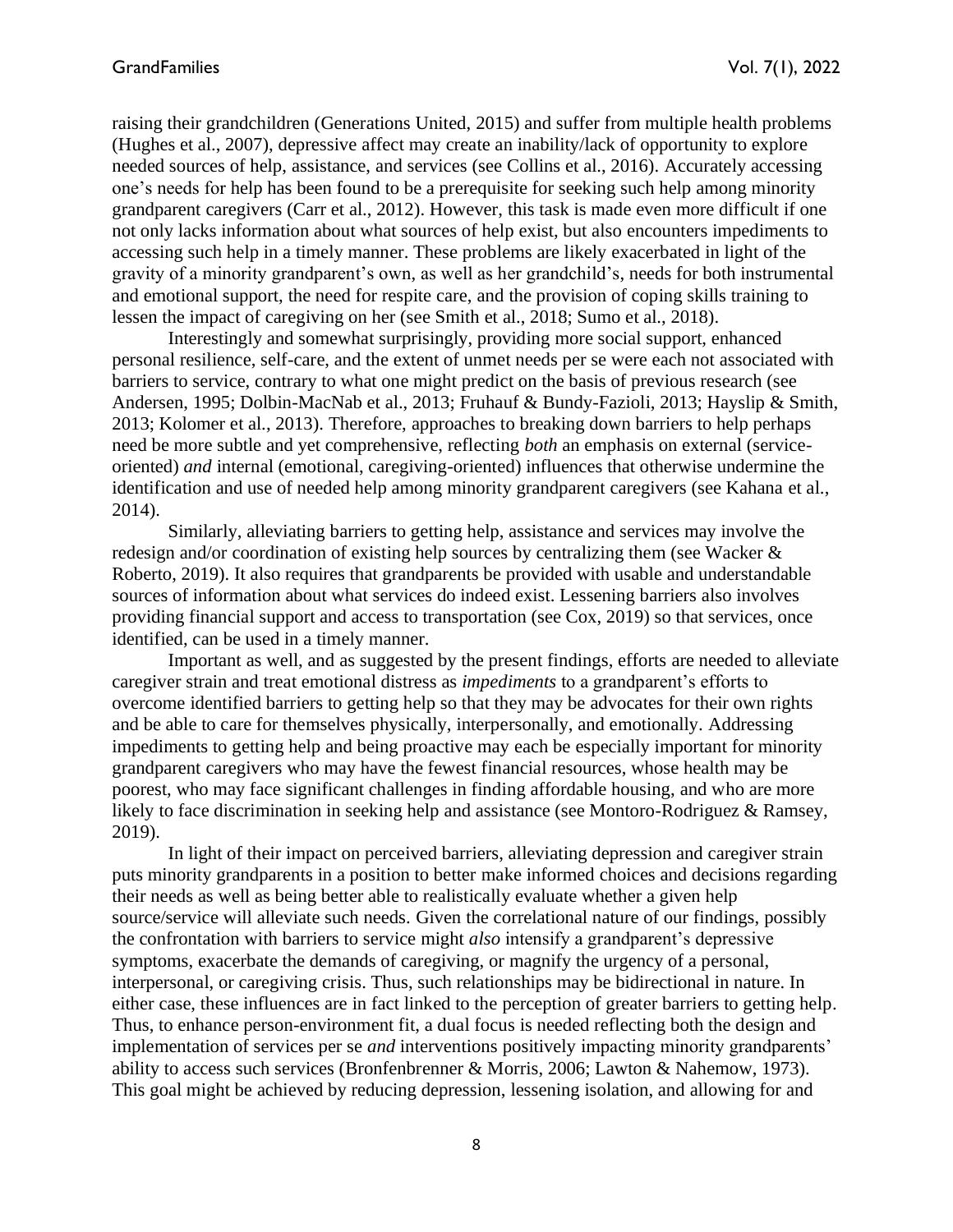promoting self-care, all of which are paramount to supporting grandparents in their efforts to raise a grandchild and care for themselves.

#### **Limitations and Future Directions**

Despite the novelty and value of these findings for grandparent caregivers, they need to be cross-validated with larger samples of minority grandparents as well as with Caucasian grandparent caregivers, whose resources may be greater and thus allow them to more effectively overcome barriers to service. The present findings may not also generalize to grandfathers raising their grandchildren. Given that the present sample had volunteered for a psychoeducational program targeting goal-setting and positive thinking (see Montoro-Rodriguez et al., 2021; Hayslip et al, In Press) and the fact that all had either graduated from high school or had some college experience, such persons may have possessed more resilience and or greater problem-solving skills, enabling them to better able confront and overcome barriers to service that they had/will have experienced.

Longitudinal work could speak to potentially bidirectional causal pathways between, for example, both depression and caregiver strain and perceived barriers to help that the data here suggest might exist. Nevertheless, these findings have important implications for interventions that ultimately enhance the quality of life for minority grandparents raising their grandchildren by allowing such persons to overcome barriers to receiving help, assistance, and services critical to their well-being.

#### **References**

- Almasri, N.A., Dunst, C., Saleh, M., & Okasheh, R. (2019). Determinants of utilization of health services provided for children with cerebral palsy in Jordan. *Journal of Developmental and Physical Disabilities, 31*(2)*,* 205-217.
- Andersen, R. (1995). Revisiting the behavioral health model and access to medical care. Does it matter? *Journal of Health and Social Behavior, 36*(1), 1-10.
- Azuero, C., Allen, R., Kvale, E., Azuero, A., & Parmelee, P. (2013). Determinants of psychology service utilization in a palliative care outpatient population. *Psycho-Oncology, 23*(6)*,* 650-657.
- Bence, S.L., & Thomas, J. (1988, November). *Grandparent-parent relationships as predictors of grandparent-grandchild relationships* (Paper presentation), Annual Scientific Meeting of the Gerontological Society of America. San Francisco, CA, United States.
- Bergman, E,J., Haley, W.E., & Small, B.J. (2011). Who uses bereavement services? An examination of service use by bereaved dementia caregivers. *Aging and Mental Health, 15*(4), 531-540.
- Bronfenbrenner, U., & Morris, P. (2006). The bioecological model of human development. In W. Daman & R. Lerner (Eds.), *Handbook of child psychology* (Vol. 1, pp. 793-828). John Wiley.
- Carr, G. F., Gray, J., & Hayslip, B. (2012). Needs for information about supportive resources: A predictor of needs for service and service use in African American grandmother caregivers. *Journal of Intergenerational Relationships*, *10*(1), 48-63.
- Collins, S. M., Fruhauf, C.A., & Bundy-Fazioli, K. (2016). Concerns and supports of grandfamilies using formal services: Do they have the help they need? *Grandfamilies, 3* (1). https://scholarworks.wmich.edu/grandfamilies/vol3/iss1/2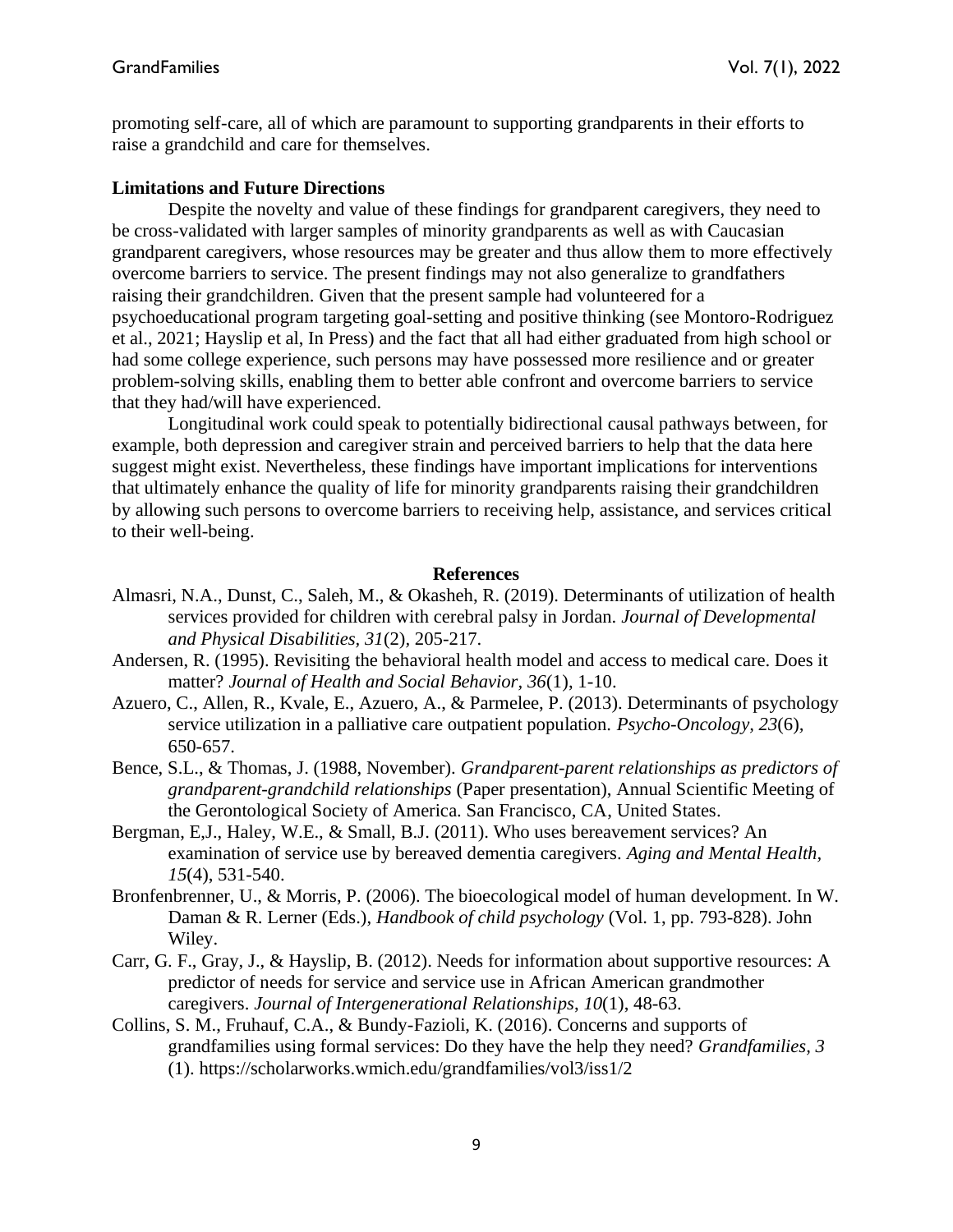- Cox, C. (2000). Empowering grandparents raising grandchildren. In C. Cox (Ed.), *To grandmother's house we go and stay: Perspectives on custodial grandparents* (pp. 253- 268). Springer.
- Cox, C. (2018). Cultural diversity among grandparent caregivers: Implications for interventions and policy. *Educational Gerontology, 44*(8), 484-491.
- Cox, C. B. (2019). Grandparents and social policy. In B. Hayslip & C. A. Fruhauf (Eds.), *Grandparenting: Influences on the Dynamics of Family Relationships* (pp. 301-312). Springer.
- Crowther, M., Ford, C., & Peterson, T. (2014). A qualitative examination of barriers for urban and rural custodial grandparents. *Journal of Intergenerational Relationships, 12*(3)*,* 241- 256.
- Dolbin-MacNab, M. (2003). Grandparents raising grandchildren: Guidelines for family life educators and other family professionals. In B. Hayslip & J H. Patrick (Eds.), *Working with custodial grandparents* (pp. 213-228). Springer.
- Dolbin-MacNab, M., Roberto, K., & Finney, J. (2013). Formal social support: Promoting resilience in grandparents parenting grandchildren. In B. Hayslip & G. C. Smith (Eds.), *Resilient grandparent caregivers: A strengths-based perspective* (pp. 134-151)*.*  Routledge.
- Fruhauf, C., & Bundy-Fazioli, K. (2013). Grandparent caregivers' self-care practice: Moving toward a strengths-based approach. In B. Hayslip & G. Smith (Eds.), *Resilient grandparent caregivers: A strengths-based approach* (pp. 88-102). Routledge.
- Generations United (2015). *The state of grandfamilies in America: 2014.* https:// RESOURCES/Publications/StateofGranfamiliesinAmerica2015.asps.
- Gladstone, J. W., Brown, R. A., & Fitzgerald, K. J. (2009). Grandparents raising their grandchildren: Tensions, service needs, and involvement with child welfare agencies. *International Journal of Aging and Human Development, 69*, 55-78.
- Harnett, P., Dawe, S., & Russell, M. (2014). An investigation of the needs of grandparents who are raising grandchildren. *Child and Family Social Work, 19*(4)*,* 411-420.
- Hayslip, B., & Fruhauf, C. (2019). Grandparents raising their grandchildren. In B. Hayslip & C. Fruhauf (Eds.), *Grandparenting: Influences on the dynamics of family relationships* (pp. 159-180)*.* Springer.
- Hayslip, B., & Kaminski, P. (2005). Grandparents raising their grandchildren: A review of the literature and suggestions for practice. *The Gerontologist, 45*(2), 262-269.
- Hayslip, B., Knight, R., Page, K., & Phillips, C. (2018). Rural versus urban residence as an influence on grandparent caregivers' needs for service. *Journal of Intergenerational Relationships, 16*(4)*,* 422-440.
- Hayslip, B., Montoro-Rodriguez, J., Ramsey, J., & Jooste, J. (In Press). Process-outcome relationships and solution-based goal-setting interventions with grandparent caregivers. *International Journal of Aging and Human Development.* https://doi.org/ [10.1177/00914150211050878](http://dx.doi.org/10.1177/00914150211050878)
- Hayslip, B., & Smith, G. (2013). *Resilient grandparent caregivers: A strengths-based perspective*. Routledge.
- Hughes, M., Waite, L., LaPierre, T., & Luo, Y. (2007). All in the family: Impact of caring for grandchildren on grandparents' health. *The Journals of Gerontology, Series B: Psychological Sciences and Social Sciences, 62*(2), S108-S119.
- Huynh, C., Ngui, A., Kairouz, S., Lesage, A., & Fleury, M. (2016). Factors associated with high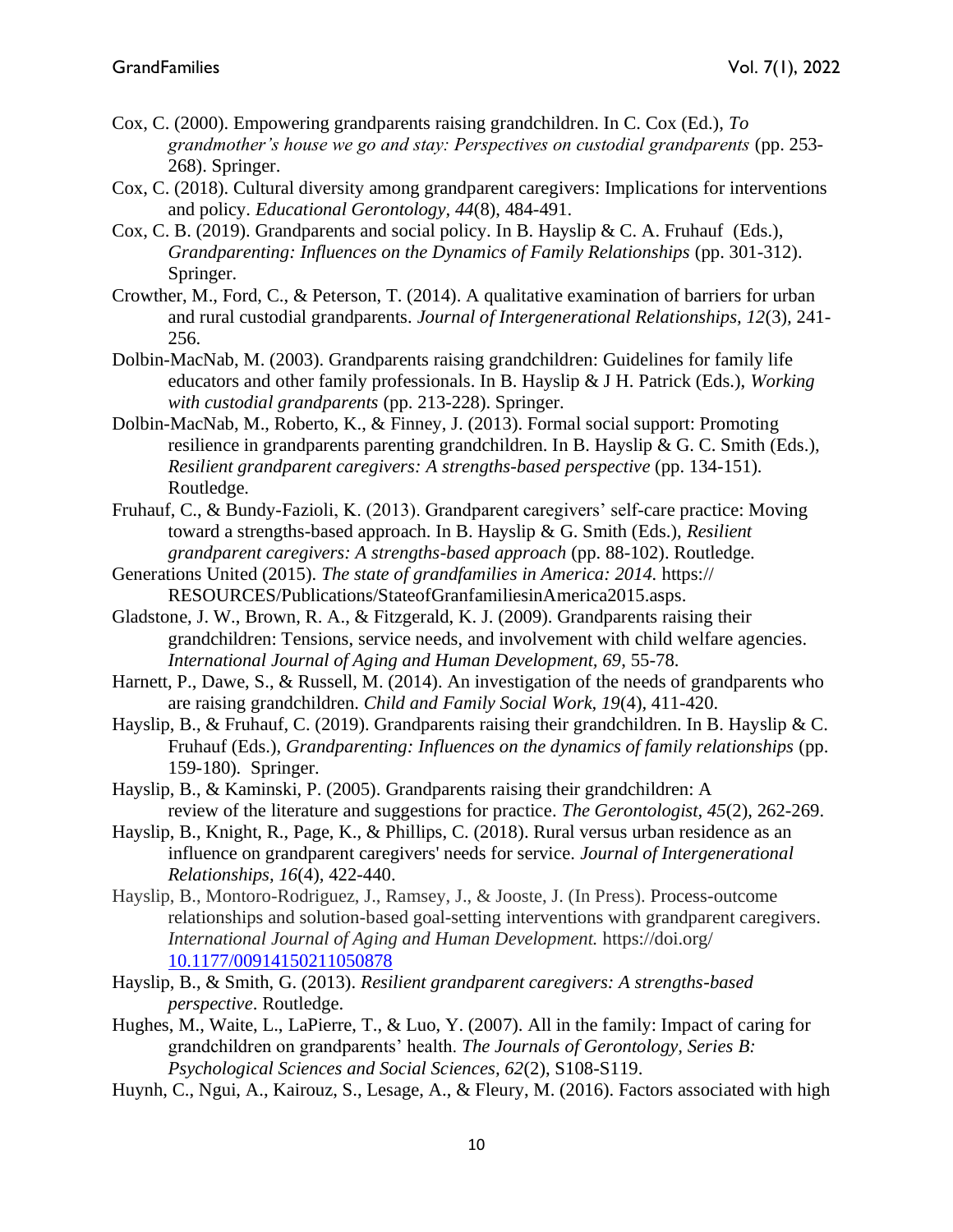use of general practitioner and psychiatrist services among patients attending an addition rehabilitation center. *BMC Psychiatry, 16*(1)*,* 258.

- Jang, Y., Chiriboga, D., & Okazaki, S. (2009). Attitudes toward mental health services: Agegroup differences in Korean American adults. *Aging and Mental Health, 13*(1), 127-134.
- Kahana, E., Kahana, B., & Eun Lee, J. (2014). Proactive approaches to successful aging: One clear path through the forest. *Gerontology*, *60*(5), 466–474.
- Kelley, S.J., Whitley, D.M., Escarra, S.R., Zheng, R, Horne, E.M., & Warren, G.L. (2021). The mental health and well-being of grandparents raising grandchildren: A systematic review and meta-analysis. *Marriage and Family Review, 57*(4), 329-345.
- King, S., Kropf, N., Perkins, M., Sessley, L., Burt, C., & Lepore, M. (2009). Kinship care in rural Georgia communities: Responding to needs and challenges of grandparent caregivers. *Journal of Intergenerational Relationships, 7*(2), 225-242.
- Kluger, M.P., & Aprea, D.M. (1999). Grandparents raising grandchildren: A description of families and a special pilot program. *Journal of Gerontological Social Work, 32*(1), 5-17.
- Kolomer, S., Himmelheber, S., & Murray, C. (2013). Mutual exchange within skipped generation households: How grandfamilies support one another. In B. Hayslip & G. Smith (Eds.). *Resilient grandparent caregivers: A strengths-based perspective* (pp.121- 133). Routledge.
- Krause, N. (1999). Assessing change in social support during late life. *Research on Aging*, *21*(4)*,* 539–569.
- Lawton, M. P., Kleban, M., Moss, M., Rovine, M., & Glicksman, A. (1989). Measuring caregiving appraisal. *Journal of Gerontology 44*(3), P61–P71.
- Lawton, M. P., & Nahemow, L. (1973). Ecology and the aging process. In C. Eisdorfer & M. P. Lawton (Eds.), *The psychology of adult development and aging* (pp. 619-674). American Psychological Association.
- Maiden, R.J. (2019). Clinical intervention of grandfamilies in a rural setting. In B. Hayslip & C. Fruhauf (Eds.), *Grandparenting: Influences on the dynamics of family relationships* (pp. 251-262). Springer.
- Maulik, P., Mendelson, T., & Tandon, S. (2010). Factors associated with mental health services use among disconnected African-American young adult populations. *Journal of Behavioral Health Services and Research, 38*(2), 205-216.
- McCallion, P., Janicki, M., Grant-Griffin, L., & Kolomer, S. (2000). Grandparent caregivers II: Service needs and service provision issues. *Journal of Gerontological Social Work, 33*(3), 57-84.
- Montoro-Rodriguez, J., Hayslip, B., Ramsey, J., & Jooste, J. (2021). The utility of solutionoriented strategies to support grandparents raising grandchildren. *Journal of Aging and Health, 33*(9)*,* 647-660.
- Montoro-Rodriguez, J., & Ramsey, J. (2019). Grandparents and race/ethnicity. In B. Hayslip & C. Fruhauf (Eds.), *Grandparenting: Influences on the dynamics of family relationships*  (pp. 313-330). Springer.
- Montoro-Rodgriguez, J., Smith, G., & Palmieri, P. (2012). Use of community and school mental health services by custodial grandchildren. *Family Relations, 61*(2), 207-233.
- Neill, J.T., & Dias, K.L. (2001). Adventure education and resilience: The double-edged sword. *Journal of Adventure Education and Outdoor Learning, 1*(2)*,* 35-42.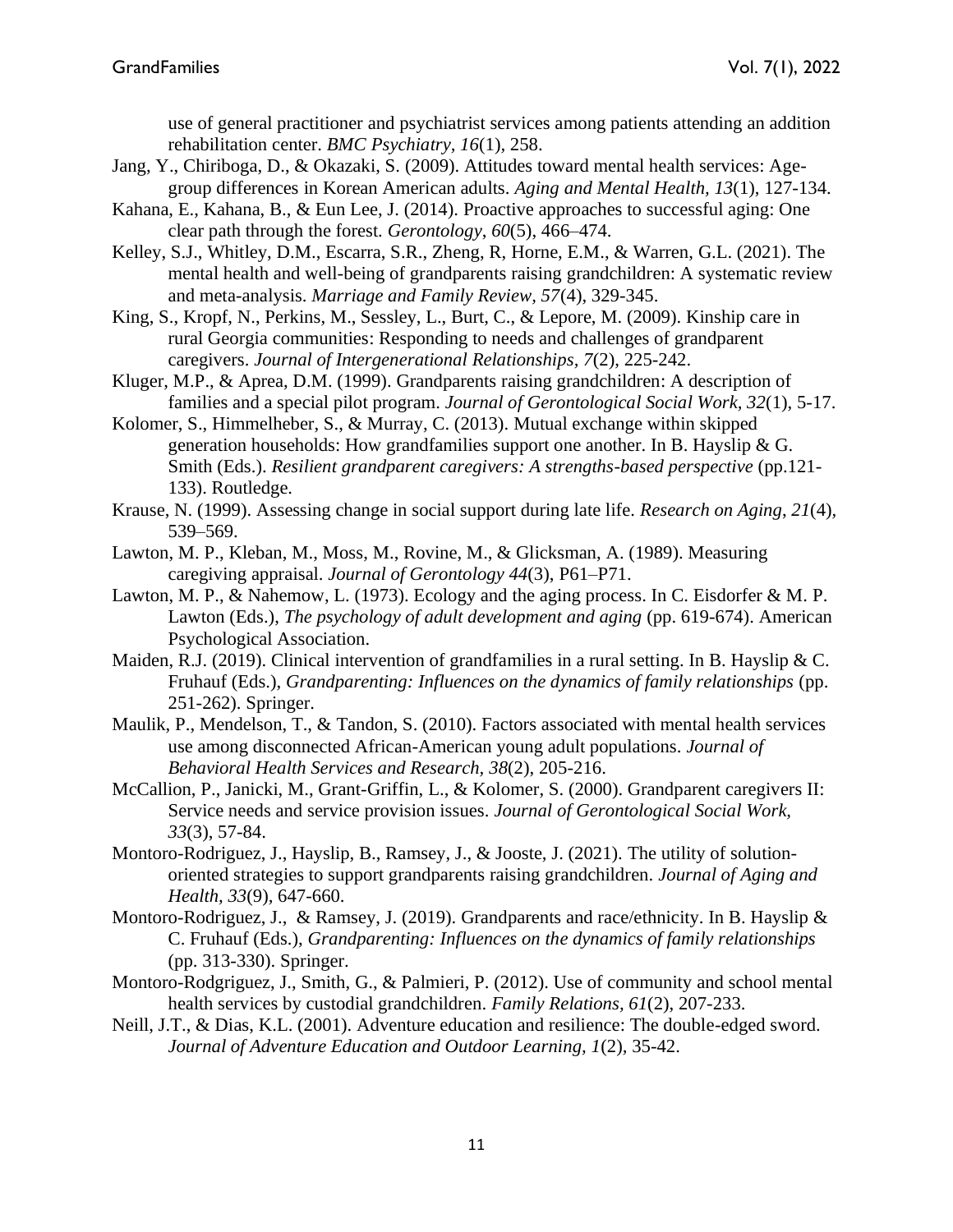- Park, H.H., & Greenberg, J.S. (2007). Parenting grandchildren. In J. Blackburn & K. Dulmus (Eds.), *Handbook of Gerontology: Evidence-based approaches to theory, practice, and policy* (pp. 397-425). Wiley.
- Park, N.S., Jang, Y., & Chiriboga, D. (2018). Willingness to use mental health counseling and antidepressants in older Korean Americans: the role of beliefs and stigma about depression. *Ethnicity and Health, 23*(1)*,* 97-110.
- Pearlin, L. J., Mullan, J., Semple, S., & Skaff, M. (1990). Caregiving and the stress process: An overview of concepts and their measures. *The Gerontologist, 30*(5)*,* 583-594.
- Petrovic, K., & Blank, T.O. (2015). The Andersen-Newman behavioral model of service use as a conceptual basis for understanding patient behavior within the patient-physician dyad: The influence of trust on adherence to statins in older people living with HIV and cardiovascular disease. *Cogent Psychology, 2*(1)*,* 1038894.
- Pilar, M.R., Cunningham-Williams, R., & Woodson, S. (2020). Does the Andersen behavioral model of health services use predict college students' use of on-campus mental health services? *Journal of American College Health, 68*(6), 631-643.
- Radloff, L. S. (1977). The CES-D scale: A self-report depression scale for research in the general population. *Applied Psychological Measurement*, *1*(3), 385–401.
- Robinson, M., Kropf, N., & Myers, L. (2000). Grandparents raising grandchildren in rural communities. *Journal of Mental Health and Aging, 6*(4)*,* 353-365.
- Schomerus, G., Appel, K., Meffert, P., Luppa, M., Andersen, R., Grabe, H., & Baumeister, S. (2013). Personality-related factors as predictors of help-seeking for depression: a population-based study applying the behavioral model of health services use. *Social Psychiatry and Psychiatric Epidemiology, 48*(11)*,* 1809-1817.
- Segal, D. L. , Qualls, S. H., & Smyer, M. A. (2018). *Aging and mental health.* John Wiley & Sons.
- Smith, G. C., Hayslip, B., Hancock, G., Strieder, F., & Montoro-Rodriguez, J. (2018). A randomized clinical trial of interventions for improving well-being in custodial grandfamilies. *Journal of Family Psychology, 32*(6)*,* 816-827*.*
- Sousa, V. D., Zauszniewski, J. A., Bergquist-Beringer, S., Musil, C. M., Neese, J. B., Jaber, A. F. (2010). Reliability, validity and factor structure of the Appraisal of Self-Care Agency Scale–Revised (ASAS-R). *Journal of Evaluation in Clinical Practice, 16*(6), 1031-1040.
- Sumo, J., Wilbur, J., Julion, W., Buchholz, S., & Schoeny, M. (2018). Interventions to improve grandparent caregivers' mental and physical health: An integrative review. *Western Journal of Nursing Research*, *40*(8), 1236–1264.
- Thomas, J. (1990). The grandparent role: A double bind. *International Journal of Aging and Human Development, 31*(3)*,* 269-282.
- Wacker, R., & Roberto, K. (2019). *Community resources for older adults: Programs and services in an era of change*. Sage.
- Waldrop, D., & Gress, C. (2002). Public assistance employees' perceptions of older adults and caregivers who apply for benefits. *Gerontology and Geriatrics Education, 23*(1)*,* 73-91.
- Watson, D., Clark, L. A., & Tellegen, A. (1988). Development and validation of brief measures of positive and negative affect: The PANAS Scales. *Journal of Personality and Social Psychology*, *54*(6), 1063-1070.
- Woolfenden, S., Krchnakova, R., Gilbert, J., Jursik, B., Sarkozy, V., & Kemp, L. (2015). Equitable access to developmental surveillance and early intervention-understanding the barriers for children from culturally and linguistically diverse (CALD) backgrounds.